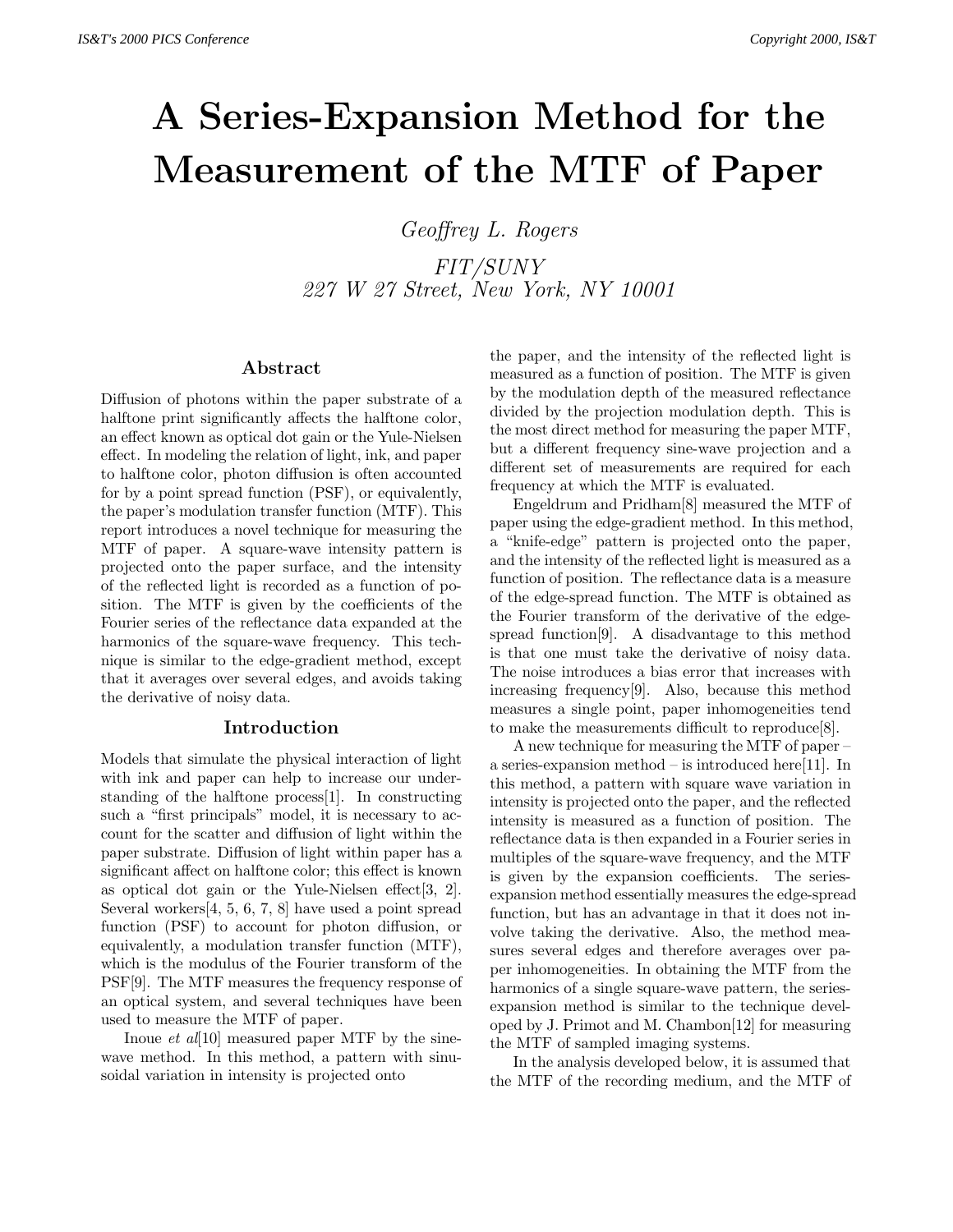the imaging system are together much wider than the MTF of the paper, so the effects of the imaging system and recording medium are ignored.

#### **Theory**

The square-wave projection onto the paper has the following intensity pattern:

$$
I(x) = I_0 \tau(x) + I_s,
$$

where  $I_0$  is the spatially uniform intensity of the light illuminating the target,  $I_s$  is an evenly distributed background illumination due to scatter, etc.,  $(I_s \ll I_s)$  $I_0$ , and  $\tau$  is the square-wave target function:

$$
\tau(x) = \sum_{n} \tau_n(x),\tag{1}
$$

with

$$
\tau_n(x) = \begin{cases} 1, & na \le x < (n + \frac{1}{2})a \\ 0, & x \ge (n + \frac{1}{2})a \text{ or } x < na \end{cases} \tag{2}
$$

with a the square-wave period. The projection,  $I(x)$ , is shown in Figure 1  $(a)$ . The relative reflectance from the paper at position  $x$  is:

$$
R(x) = \frac{R_p}{I_0 + I_s} \int_{-\infty}^{\infty} I(x') L(x' - x) dx'
$$
 (3)

where  $L(x)$  is the line-spread function (LSF) and  $R_p$  is the paper reflectance. The LSF is a one-dimensional form of the PSF[9]. It is assumed that the LSF is real, even, and normalized:

$$
L(x) = |L(x)|;
$$
  $L(-x) = L(x), \quad \int_{-\infty}^{\infty} L(x) dx = 1.$ 

If the LSF is a delta-function, the relative reflectance from bright areas  $(\tau = 1)$  is  $R_p$ , and from dark areas  $(\tau = 0)$  is  $R_p I_s / (I_0 + I_s)$ .

In the following, Eq. (3) is used to obtain an expression for the MTF in terms of the relfectance  $R(x)$ . One may express the target function as a Fourier series:

$$
\tau(x) = \frac{1}{2} + \frac{2}{\pi} \sum_{n \text{ odd}}^{\infty} \frac{1}{n} \sin(\omega_n x),\tag{4}
$$

with the sum for all positive, odd  $n$ , and:

$$
\omega_n = \frac{2\pi n}{a},
$$

with a the square-wave period. For simplicity, the phase is chosen such that for  $n \neq 0$  the cosine terms are all zero, Eq. (2). The development does not, however, depend on this particular choice of phase: the phase is arbitrary. To obtain  $\tilde{L}(x)$  in terms of  $R(x)$ , one carries out the integration in Eq. (3) using Eq. (4). One must evaluate the integral:

$$
\int_{-\infty}^{\infty} L(x'-x) \sin(\omega_n x') dx'.
$$

Noting that  $L(x)$  is even, one can write this as:

$$
\sin(\omega_n x) \int_{-\infty}^{\infty} L(x') \cos(\omega_n x') dx',
$$

which is equal to  $\sin(\omega_n x)\tilde{L}(\omega_n)$  with  $\tilde{L}(\omega)$  the paper's MTF. One then finds that the reflectance can be expressed as:

$$
R(x) = \frac{\alpha + \beta}{2} + \frac{2}{\pi} (\alpha - \beta) \sum_{n \text{ odd}}^{\infty} \frac{\tilde{L}(\omega_n)}{n} \sin(\omega_n x), \tag{5}
$$

where one defines:

$$
\alpha = R_p, \quad \beta = \frac{R_p I_s}{I_0 + I_s}.
$$

The MTF can be expressed in terms of the reflectance,  $R(x)$ , by multiplying both sides of Eq. (5) by  $\exp(-i\omega x)$ and integrating over  $x$  to obtain:

$$
\tilde{L}(\omega_n) = \left| \frac{i\omega_n}{2} \int_0^a R(x) \exp(-i\omega_n x) dx \right| (\alpha - \beta)^{-1}, \quad n \text{ odd.}
$$
\n(6)

The MTF can be obtained by a Fourier series expansion of the reflectance data  $R(x)$ .



Figure 1. (a) the square-wave projection pattern. (b) the point reflectance with  $\langle x \rangle = a/50$  given by Eq. (8).

#### **Experimental Process**

In the following, simulated data from a series-expansion MTF measurement are analyzed. The simulated data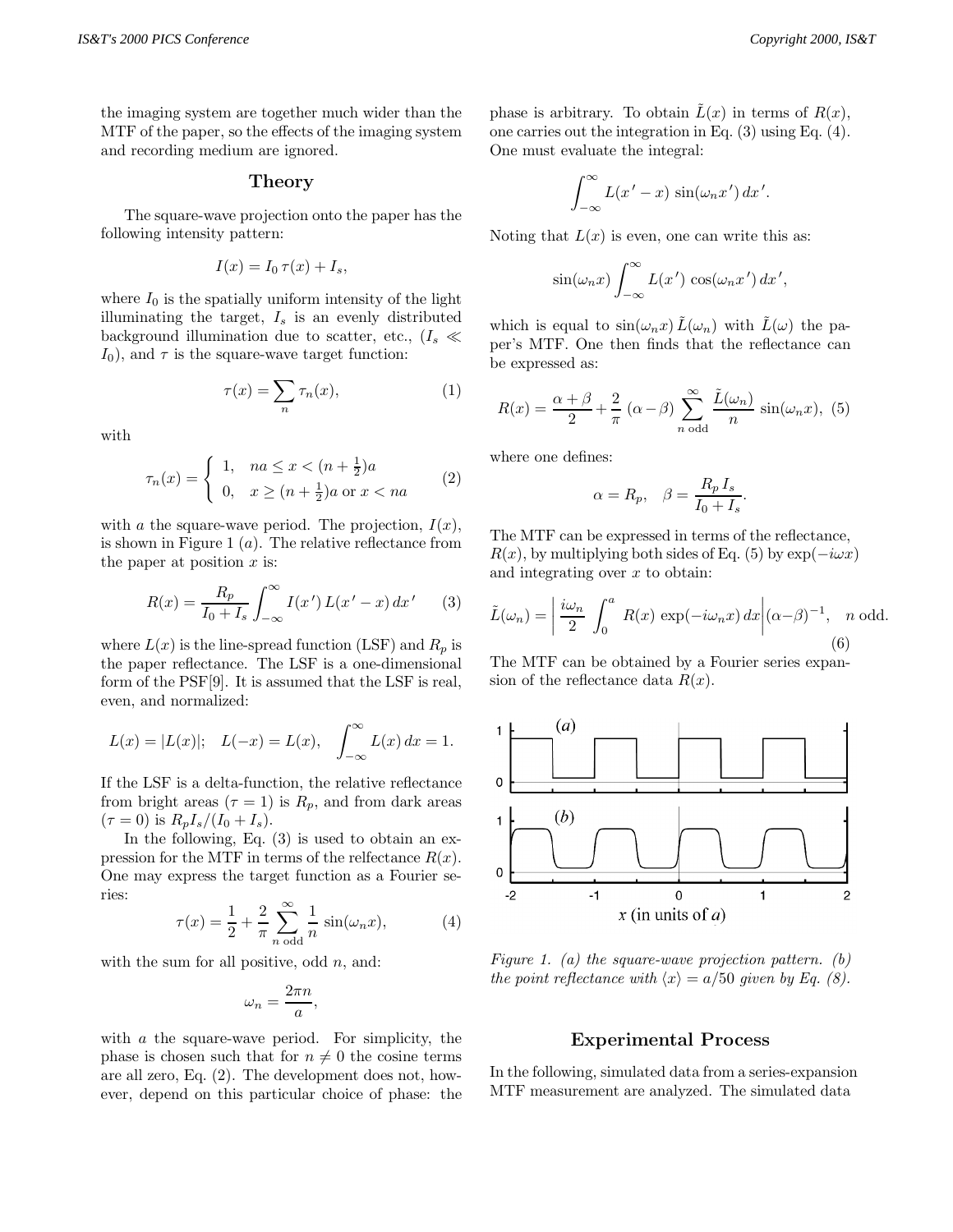is obtained as follows: One integrates Eq. (3) using Eq.  $(2)$ :

$$
R(x) = (\alpha - \beta) \sum_{n} \int_{na}^{(n+1/2)a} L(x'-x) dx' + \beta. \tag{7}
$$

In generating the simulated data, an exponential LSF is assumed,

$$
L(x) = \frac{1}{2\langle x \rangle} \exp(-|x|/\langle x \rangle),
$$

where  $\langle x \rangle$  is the diffusion length – the average distance a photon diffuses within the paper before exiting. Carrying out the intgration, one finds for  $R(x)$ :

$$
R(x) = (\alpha - \beta) \sum_{n} \left\{ e[x - na] - e[x - (n+1/2)a] \right\} + \beta.
$$
\n(8)

where  $e(x)$  is the edge-spread function, given by:

$$
e(x) = \begin{cases} 1 - 1/2 \exp(-x/\langle x \rangle), & x \ge 0 \\ 1/2 \exp(x/\langle x \rangle), & x < 0 \end{cases}
$$
(9)

Figure 1 (b) shows the the reflectance  $R(x)$  from Eq. (8) with  $\langle x \rangle = a/50$ . In order that there be a significant number of harmonics in the Fourier expansion of the reflectance, the square-wave period should be much larger than the diffusion length:  $a \gg \langle x \rangle$ .

There are  $N_p$  data points per period at equal intervals  $\Delta$  over M periods, with the total number of points  $N = N_p M$ . The data points are at positions  $x_k$  given by:

$$
x_k = k\Delta
$$

with  $k = 0, 1, 2, ..., N_pM - 1$ , and

$$
\Delta = \frac{a}{N_p}.
$$

At each point k, Eq. (8) is used to calculate  $R_k \equiv$  $R(x_k)$ . To this signal is added zero mean noise,  $n_k$ , from a random number generator:

$$
R'_k = R_k + n_k.
$$

The MTF is proportional to the Fourier expansion coefficients, which can be calculated from the discrete Fourier transform of the reflectance data, evaluated at the harmonic frequencies. Before taking the Fourier transform, however, the data was passed through a low pass Gaussian filter to prevent aliasing, with the cut-off frequency of the filter less than the Nyquist critical frequency,  $f_c$ . The bandwidth of the signal,  $B$ , as can be seen from Eq.  $(5)$ , is approximately the inverse of the diffusion length:  $B \sim 1/\langle x \rangle$ , and this should be significantly less than  $f_c$ . The Nyquist frequency is one half the sampling rate:

$$
f_c = \frac{N_p}{2a}
$$

so it follows that:

or

$$
\frac{1}{\langle x \rangle} \ll \frac{N_p}{2a},
$$
  

$$
\frac{2a}{\langle x \rangle} \ll N_p.
$$

With  $a/\langle x \rangle = 50$  one chooses  $N_p = 400$ . Figure 2 shows the signal plus noise after having passed through the filter.



Figure 2. The simulated reflectance signal with noise. The signal is that shown in Fig.  $1$  (b), with noise added, then passed through a Gaussian filter.

The  $n^{th}$  expansion coefficient,  $r_n$ , is calculated by the discrete Fourier transform of  $R'_k$  at  $\omega_n$ :

$$
r_n = \frac{\Delta}{Ma} \sum_{k=0}^{N-1} R'_k \exp(i\omega_n x_k)
$$

Subsituting for  $\Delta$ ,  $\omega_n$ , and  $x_k$ , one obtains:

$$
r_n = \frac{1}{N} \sum_{k=0}^{N-1} R'_k \exp\left(\frac{i 2\pi n k}{N_p}\right).
$$
 (10)

From Eq. (6), the MTF is proportional to the modulus of  $r_n$ :

$$
\tilde{L}(\omega_n) = \pi n \left| r_n \right| (\alpha - \beta)^{-1}.
$$
 (11)

Figure 3 shows the MTF as obtained from the Fourier transform of the  $R'_k$  data (points), Eqs. (10) and (11), and the MTF obtained by a Fourier transform of the line-spread function (line). The MTF of the exponential LSF is a Lorentzian:

$$
\tilde{L}(\omega) = \frac{1}{1 + (\omega \langle x \rangle)^2}.
$$

One sees in Figure 3 that even with significantly noisy data, the technique is able to extract a relatively clean MTF.